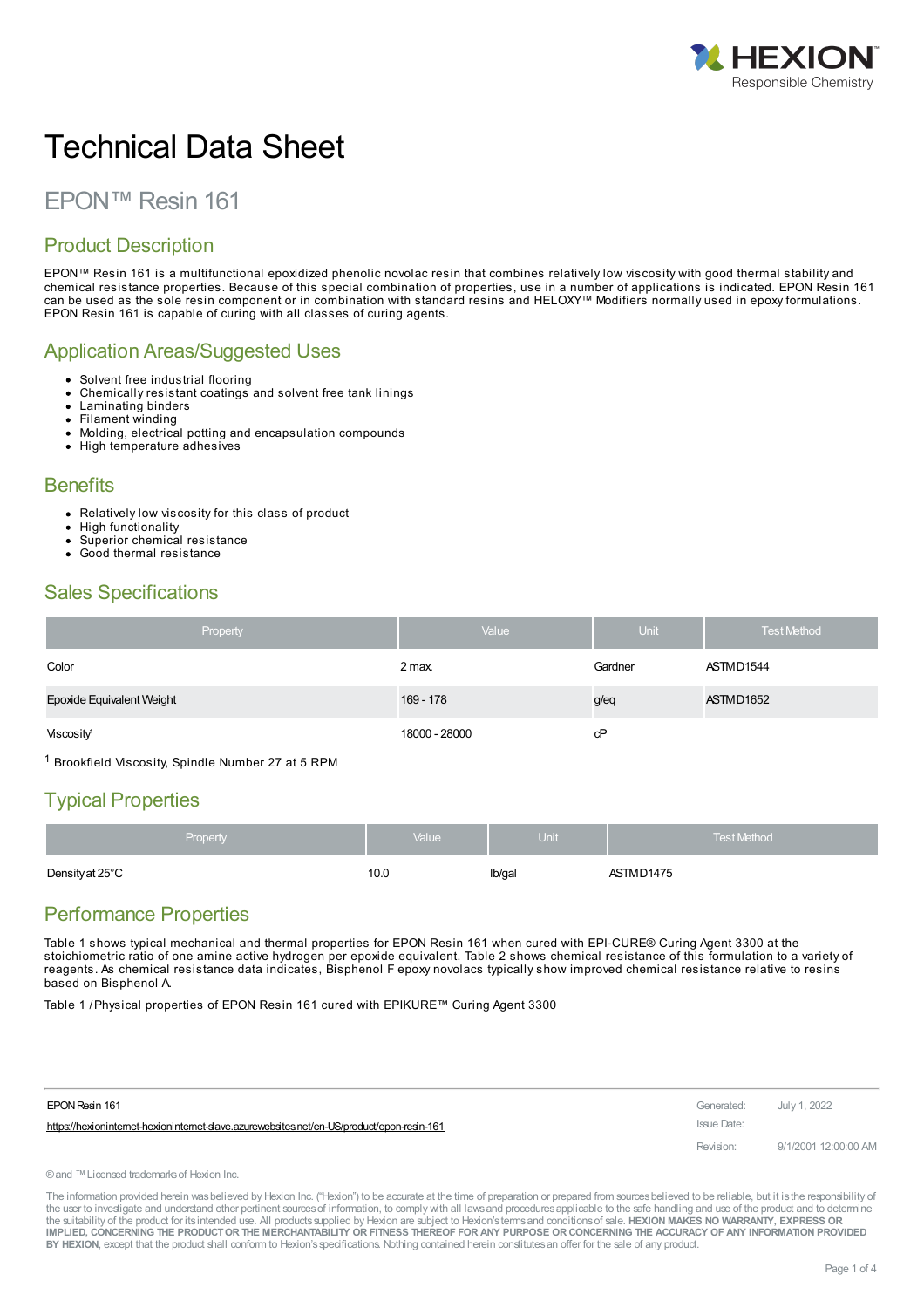|                            | Method | <b>Units</b> | $\triangle$ |
|----------------------------|--------|--------------|-------------|
| EPON Resin 161             |        | pbw          | 100         |
| EPIKURE Curing Agent 3300  |        | pbw          | 24.4        |
|                            |        |              |             |
| Handling Properties @ 25°C |        |              |             |

| Gel Time, 100 gram mass | minutes | 110 |
|-------------------------|---------|-----|
|                         |         |     |

| $min.^{\circ}C$ | 90/82<br>90/149 |
|-----------------|-----------------|
|                 |                 |

| Cured State Properties <sup>1</sup> |            |              |        |
|-------------------------------------|------------|--------------|--------|
| <b>Heat Deflection Temperature</b>  | ASTM D648  | $^{\circ}$ C | 133    |
| Tg by DSC - midpoint                | ASTM D3418 | $^{\circ}$ C | 154    |
| Tensile Strength                    | ASTM D638  | psi          | 11,400 |
| Tensile Elongation at break         |            | $\%$         | 4.0    |
| Tensile Modulus                     |            | ksi          | 450    |
| Hardness                            |            | Durometer D  | 87     |
| Weight loss <sup>1</sup>            |            | $\%$         | 0.79   |

1 castings cured 90 min. at 180 °F, plus 90 min. at 300 °F

2 24 hrs @ 149°C (300°F)

Table 2 / Chemical Resistance properties of EPON Resin 161 cured with EPIKURE Curing Agent 330 $\acute{\text{o}}$ 

| EPON Resin 161                                                                             | Generated: July 1, 2022 |                      |
|--------------------------------------------------------------------------------------------|-------------------------|----------------------|
| https://hexioninternet-hexioninternet-slave.azurewebsites.net/en-US/product/epon-resin-161 | Issue Date:             |                      |
|                                                                                            | Revision:               | 9/1/2001 12:00:00 AM |

® and ™ Licensed trademarks of Hexion Inc.

The information provided herein was believed by Hexion Inc. ("Hexion") to be accurate at the time of preparation or prepared from sources believed to be reliable, but it is the responsibility of the user to investigate and understand other pertinent sources of information, to comply with all laws and procedures applicable to the safe handling and use of the product and to determine<br>the suitability of the product f IMPLIED, CONCERNING THE PRODUCT OR THE MERCHANTABILITY OR FITNESS THEREOF FOR ANY PURPOSE OR CONCERNING THE ACCURACY OF ANY INFORMATION PROVIDED **BY HEXION**, except that the product shall conform to Hexion'sspecifications. Nothing contained herein constitutesan offer for the sale of any product.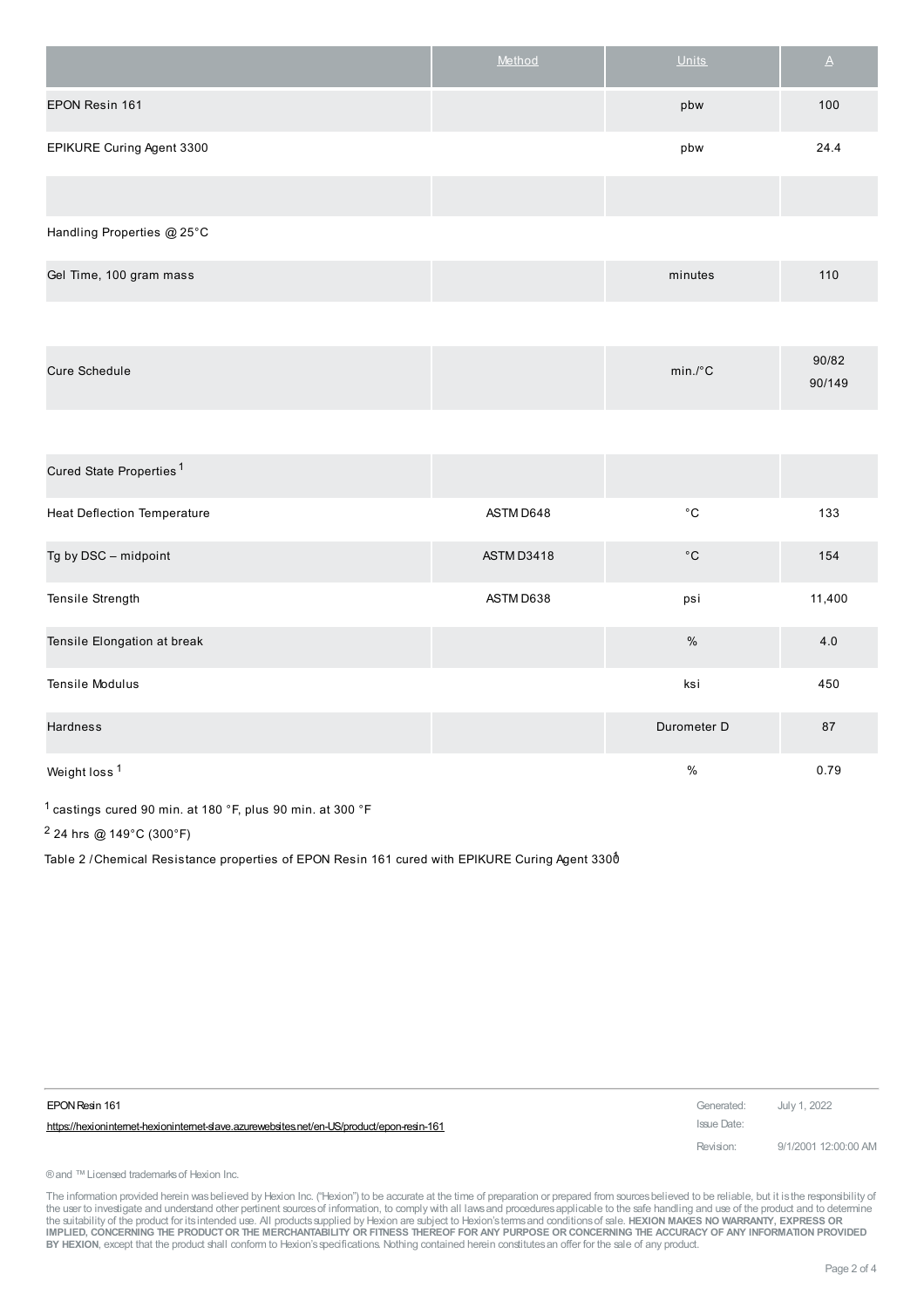|                                                                       | Method | <b>Units</b> | $\Delta$      |
|-----------------------------------------------------------------------|--------|--------------|---------------|
| Chemical Resistance <sup>,2</sup>                                     |        |              |               |
| Deionized Water                                                       |        |              |               |
| at 24 hours                                                           |        | $\%$         | 0.17          |
| at 7 days                                                             |        | $\%$         | 0.43          |
| at 28 days                                                            |        | $\%$         | 0.92          |
| 5% Acetic Acid                                                        |        |              |               |
| at 24 hours                                                           |        | $\%$         | 0.16          |
| at 7 days                                                             |        | $\%$         | 0.44          |
| at 28 days                                                            |        | $\%$         | 0.93          |
| 50% Xylene / 50% Isopropanol                                          |        |              |               |
| at 24 hours                                                           |        | $\%$         | $-0.02$       |
| at 7 days                                                             |        | $\%$         | $-0.02$       |
| at 28 days                                                            |        | $\%$         | $-0.07$       |
| Acetone                                                               |        |              |               |
| at 24 hours                                                           |        | $\%$         | 0.15          |
| at 7 days                                                             |        | $\%$         | 1.12          |
| at 28 days                                                            |        | $\%$         | 4.02          |
| Methylene Chloride                                                    |        |              |               |
| at 24 hours                                                           |        | $\%$         | 5.88          |
| at 7 days                                                             |        | $\%$         | $31.6\,$      |
| at 28 days                                                            |        | $\%$         | disintegrated |
| <sup>1</sup> castings cured 90 min. at 180 °F, plus 90 min. at 300 °F |        |              |               |

<sup>2</sup> Percent weight gain of 3 in. x 1 in. x 0.125 in. specimens immersed in specific reagents at 23 °C.

## General Information

| EPON Resin 161                                                                             | Generated: July 1, 2022 |                      |
|--------------------------------------------------------------------------------------------|-------------------------|----------------------|
| https://hexioninternet-hexioninternet-slave.azurewebsites.net/en-US/product/epon-resin-161 | Issue Date:             |                      |
|                                                                                            | Revision:               | 9/1/2001 12:00:00 AM |

® and ™ Licensed trademarks of Hexion Inc.

The information provided herein wasbelieved by Hexion Inc. ("Hexion") to be accurate at the time of preparation or prepared from sources believed to be reliable, but it is the responsibility of<br>the user to investigate and IMPLIED, CONCERNING THE PRODUCT OR THE MERCHANTABILITY OR FITNESS THEREOF FOR ANY PURPOSE OR CONCERNING THE ACCURACY OF ANY INFORMATION PROVIDED **BY HEXION**, except that the product shall conform to Hexion'sspecifications. Nothing contained herein constitutesan offer for the sale of any product.